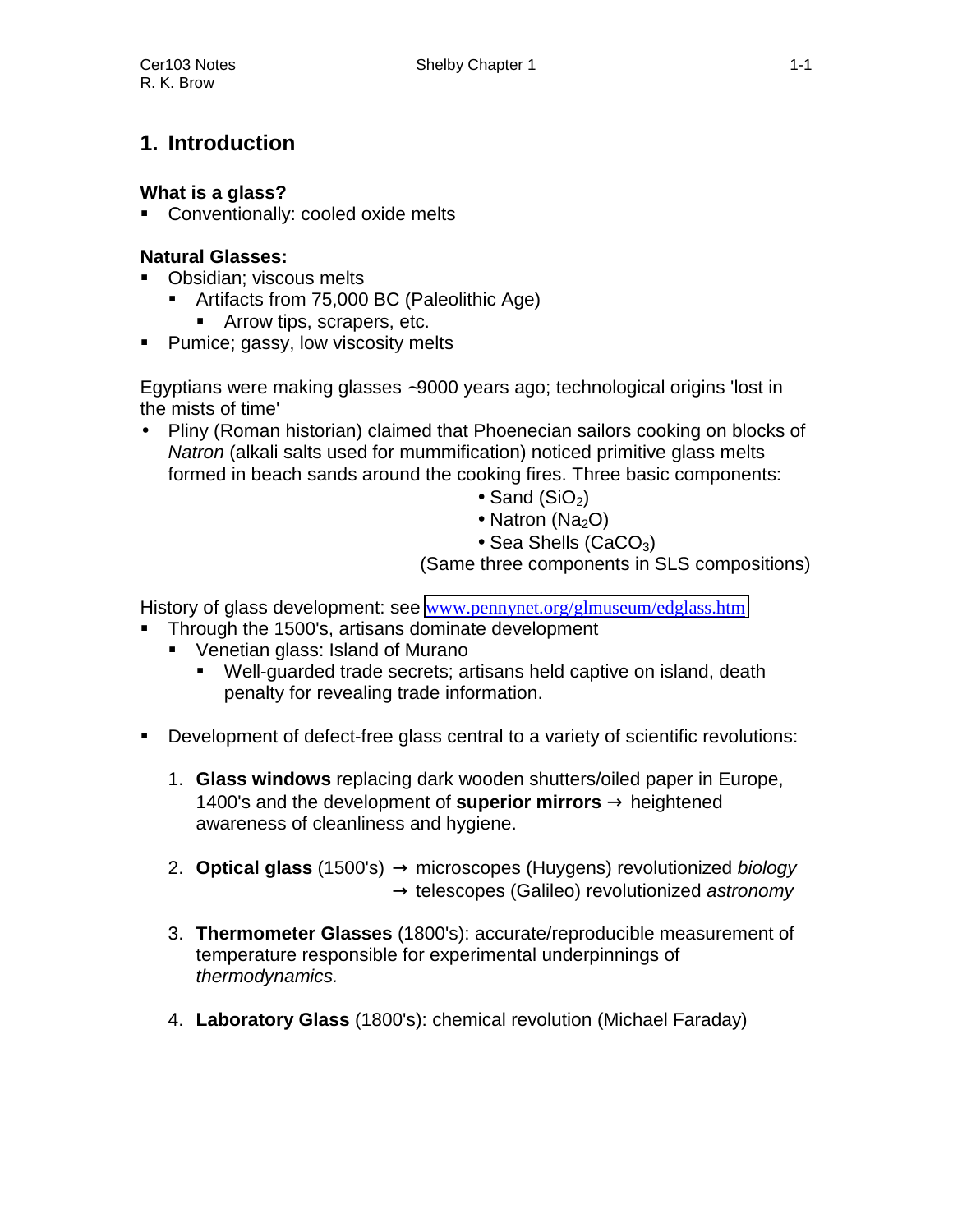#### **Today:** >98% (by weight) of commercial glasses are silicates

- Soda-lime silicate glass:
	- $\sim$ 72 wt% SiO<sub>2</sub> sand
	-
	-
	- $~1$ ~3 wt% other
- melted at 2800°F (1500°C)

 $\sim$ 14 wt% Na<sub>2</sub>O soda ash (Na<sub>2</sub>CO<sub>3</sub> mined in Wyoming)  $~11$  wt% CaO limestone (CaCO<sub>3</sub>)



>20 million tons annually; production locations across the country to reduce transportation costs (typical for commodity material).

- **Containers**, **flat glass**, **pressed/blown**: generally SLS compositions
- **Fiber glasses:** borosilicate compositions
- Other types of glasses include:
	- **Glazes** for \*decoration (dinnerware, architectural applications, etc.) \*protective coatings (strength, chemical resistance, scratch resistance, etc.
	- **Consumer ware \***Pb-crystal

\*glass-ceramics (Corelleware, etc)

More recently, glass has been part of new scientific and technological revolutions

- Ultrapure SiO2 for **optical fibers**
	- $T$ ransparency improved by 10<sup>100</sup> times since 1965 (first 1000-m fiber transmitted virtually no light; now sub-Pacific cables transmit 120,000 simultaneous phone calls, M-bit/sec transmission rates (Encyclopedia Brittanica per second- see *Stuff*, I. Amato, p 109-110).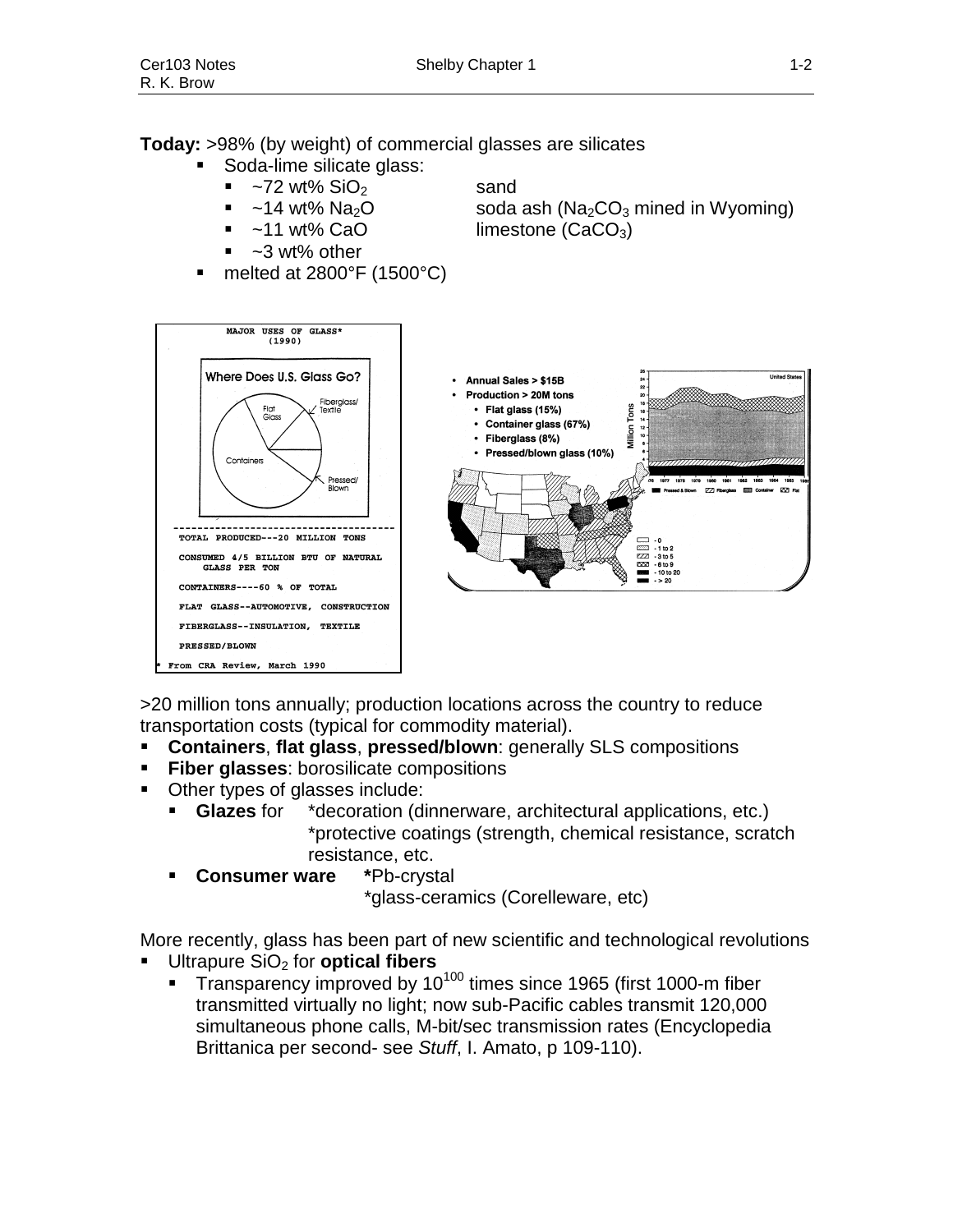- **Ultrapure SiO<sub>2</sub> for photolithographic optics** 
	- **Submicron features for next generation chip manufacturing** 
		- **191 nm (free electron lasers)**
- Rare-Earth soluble glasses; other **non-linear optical** glasses
	- **•** Optical amplifiers, switches, lasers
- **EXEC** Semiconducting Chalcogenide Glasses
	- **Xerox process**
- New glasses are developed for:
	- **Information displays/flat panels**
	- Microelectronic packages (seals, protective layers, etc.)
	- $\blacksquare$

New Astronomical Optics:

 10-meter diameter low expansion glasses and glass-ceramics Rotating furnace to form meniscus

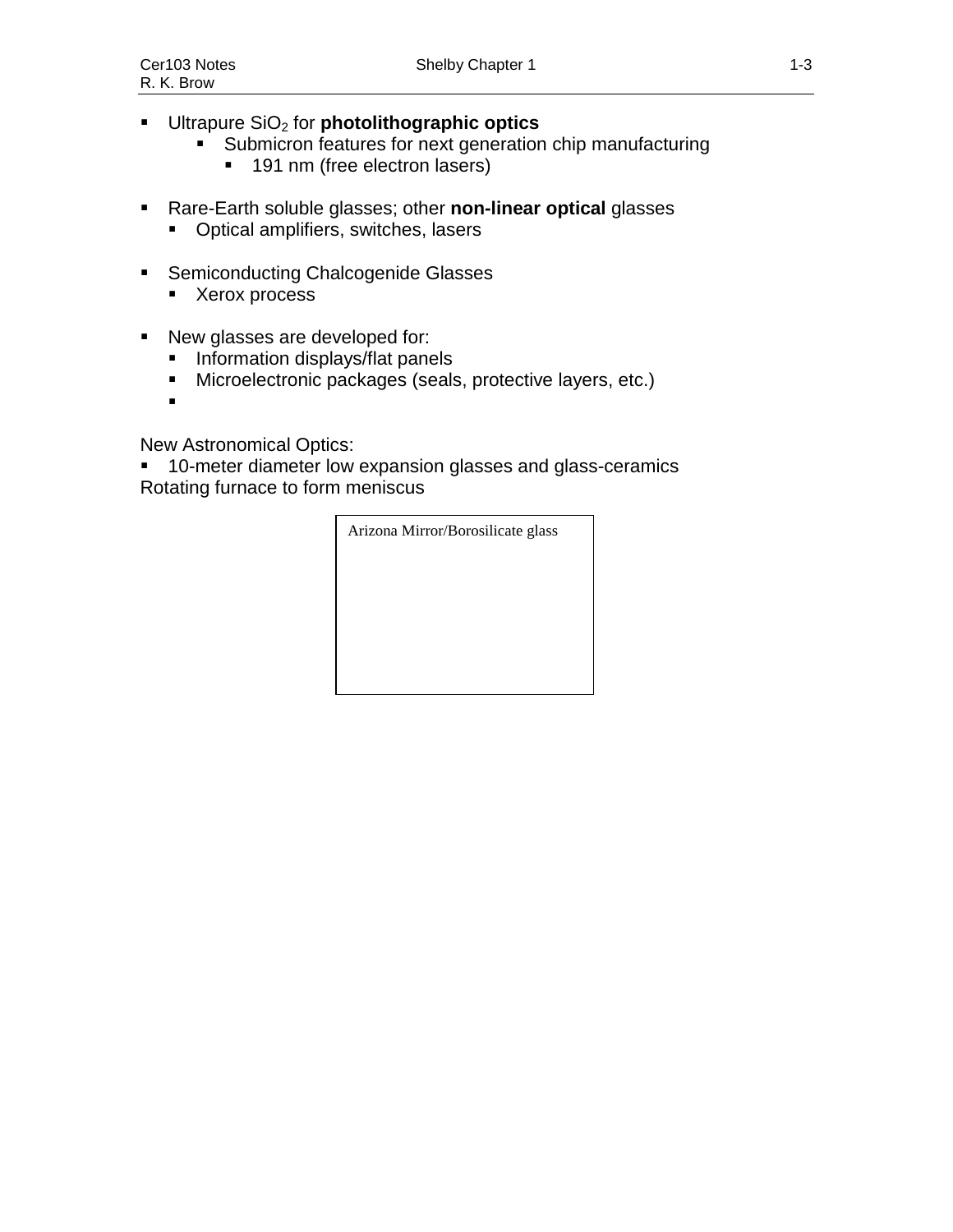## **Classification of Solids**



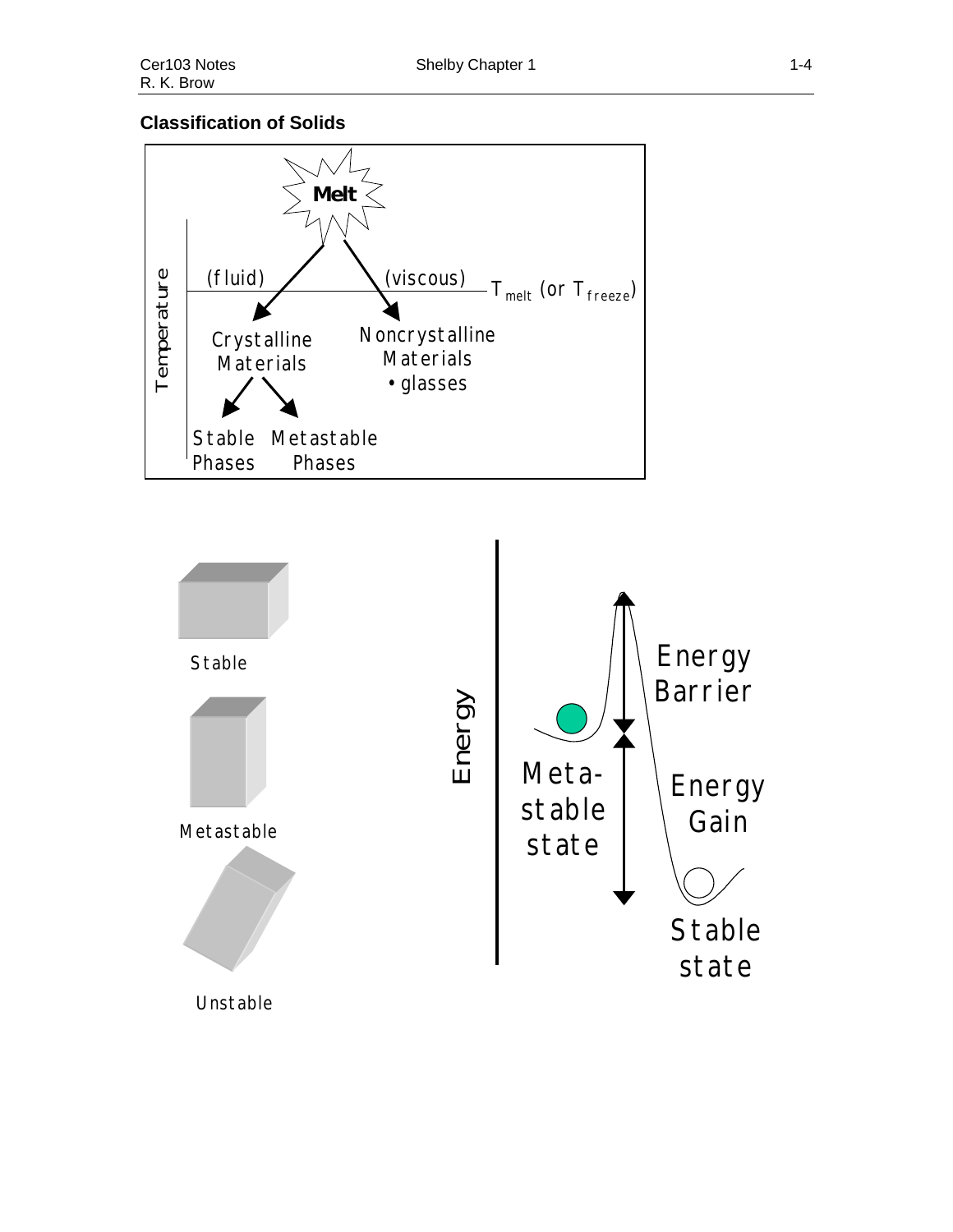

Crystalline solids follow a well-defined path:

- Thermodynamically stable path
- Lower energy
- Equilibrium conditions

Non-crystalline solids (glasses)

- Non-equilibrium path
- **Favored by fast cooling & high viscosity** 
	- Slow atomic motion prevents long-range structural order that constitutes crystalline solids

Consider structures of liquids & solids:

Liquids: atoms/molecules moving rapidly; bonds breaking and reforming; fluid behavior.

Solids: local positions of atoms are fixed; bonds are intact; rigid behavior.

Difference between crystals and glasses? Positions of 'fixed' atoms are different. In a **crystal**, atoms have **ordered** positions, **long-range order.** In a **glass**, gradual solidification, 'freeze in' aspects of the '**liquid-like**' structure- **no long range order.**

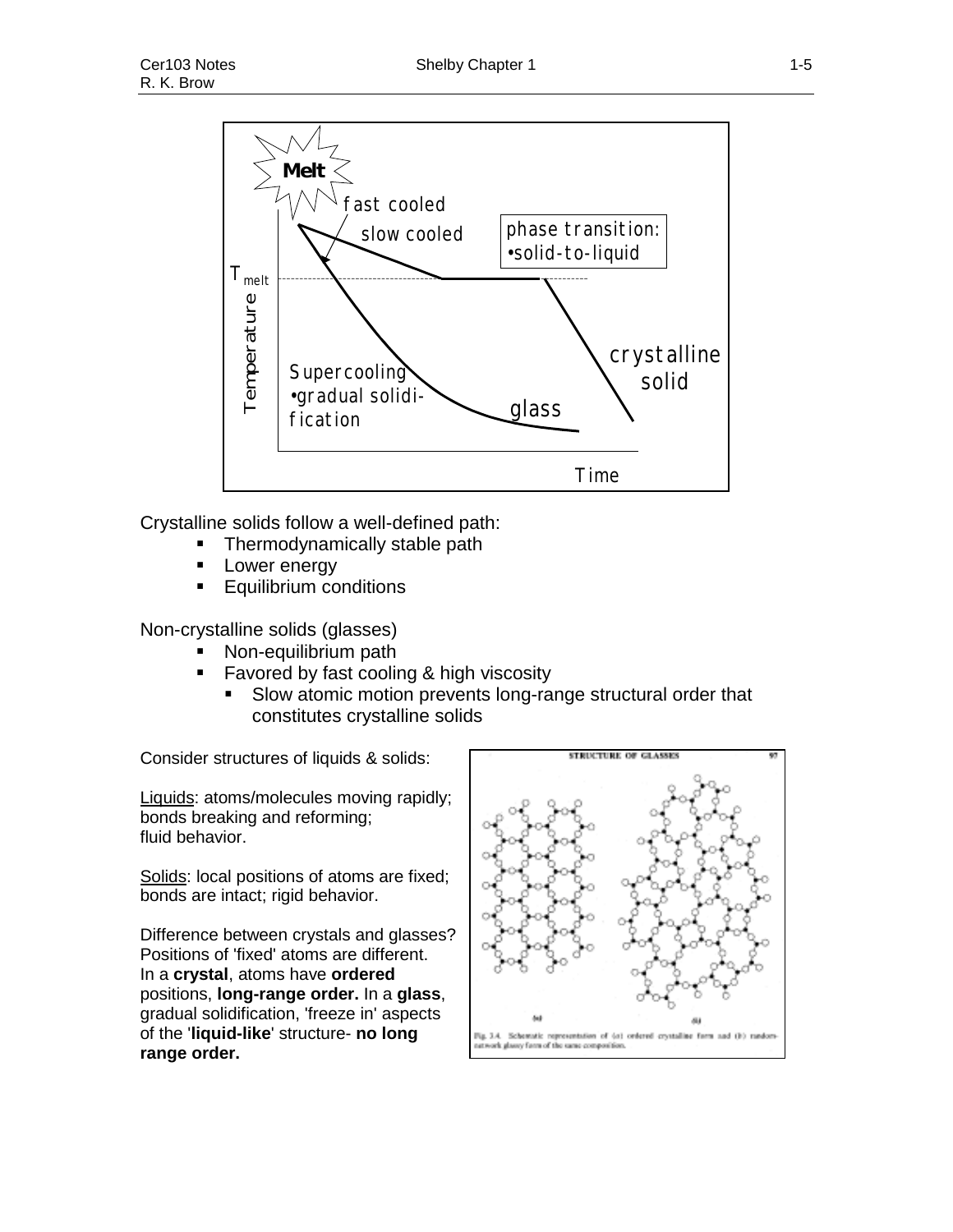Same polyhedral building blocks, different configurations:





Note: Two distinguishing characteristics of a glass:

- Gradual solidification kinetics
- No long-range atomic order

These characteristics form the basis for our definition of 'glass'.



Figure 1.1 Effect of temperature on the enthalpy of a glassforming melt

- Crystals: •ordered atomic structures mean smaller volumes & lower energies •thermodynamically stable phase
- Glasses: •lack of long-range order results in larger volumes, higher energies; atoms could rearrange to form denser structures if given enough thermal energy and time.

•thermodynamically metastable phase

*Fictive Temperature*: cross-over from supercooled liquid (equilibrium) behavior to solid glass behavior. A glass with 'T<sub>f</sub>' possesses the 'frozen in' equilibrium structure of a supercooled liquid at  $T_{f}$ .

- *Rapid cooling:* fall out of equilibrium sooner as atoms cannot rearrange fast enough to reach lower densities  $\rightarrow$  greater  $T_f \rightarrow$  more open room temp. structure $\rightarrow$ lower room temperature density
- *Slow cooling:* atoms have more time to rearrange to reach lower energy, denser configurations  $\rightarrow$  lower T<sub>f</sub>  $\rightarrow$  less open room temp. structure  $\rightarrow$  greater room temperature density